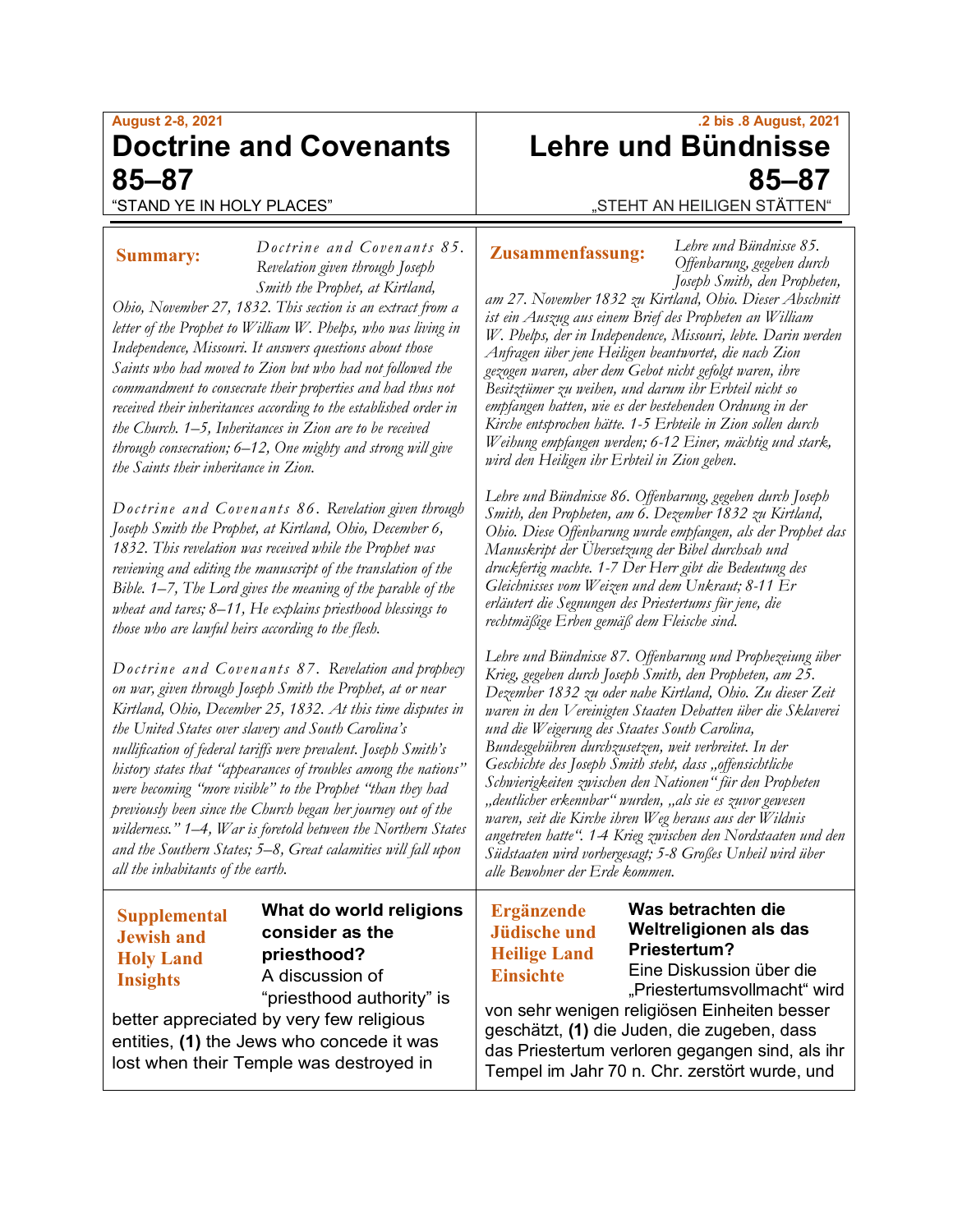year 70 C.E. (A.D.) and anticipate its restoration when their Temple will be restored, **(2)** the Catholics who feel it was continued from Simon, Son of Jonas (Peter) and **(3)** The Church of Jesus Christ of Latter-day Saints, with Apostles and Prophets who testify of the restoration of the authority to act in God's name. "It was the design of the councils of heaven before the world was, that the principles and laws of the priesthood should be predicated upon the gathering of the people in every age of the world . . . Ordinances instituted in the heavens before the foundation of the world, in the priesthood, for the salvation of men, are not to be altered or changed. All must be saved on the same principles." **(Teachings of the Prophet Joseph Smith, Section Six 1843-44, Pg.308)**

### **Having received Priesthood, what is my responsibility?**

"Aaron was clearly given a lesser role than Moses. Aaron experienced revelations from God and, being an eloquent speaker, acted as prophet and miracle-worker before Pharaoh in the matter of the Plagues of Egypt. However, it is significant that even where he plays an active role in performing the miracles, it is not a result of his own ability or initiative, but solely by divine command given through Moses." **(Encyclopedia Judaica Jr.)** "The successors of Aaron were appointed to the priesthood by revelation. The Judges of Israel were called by visions, by angels and by the inspiration of the Spirit . . . prophets, down to the days of Malachi, were called by new revelation." **(Orson Pratt Divine Authenticity of the Book of Mormon, No. 2 (1850), p.17)** Even though genealogy often produced a line of worthy people, "Behold, thus saith the Lord, it is a descendant of Jesse, as well as of Joseph, unto whom rightly belongs the priesthood, and the keys of the kingdom, for an ensign, and for

ihre Wiederherstellung erwarten, wenn ihr Tempel wiederhergestellt wird, **(2)** die Katholiken, die glauben, dass das Priestertum von Simon, Sohn des Jonas (Petrus) fortgeführt wurden, und **(3)** der Kirche Jesu Christi der Heiligen der Letzten Tage, mit Aposteln und Propheten, die von der Wiederherstellung der Vollmacht bezeugen, im Namen Gottes zu handeln. "Es war die Absicht der Räte des Himmels, bevor die Welt war, dass die Grundsätze und Gesetze des Priestertums auf der Sammlung des Volkes in jedem Zeitalter der Welt beruhen sollten. . . Verordnungen, die vor Grundlegung der Welt in den Himmeln, im Priestertum, zur Errettung der Menschen eingesetzt wurden, dürfen nicht geändert oder geändert werden. Alle müssen nach den gleichen Prinzipien gerettet werden." **(Unterweisungen des Propheten Joseph Smith, Abschnitt Sechs 1843-44, S. 308)**

#### **Was ist meine Verantwortung, nachdem ich das Priestertum erhalten habe?**

"Aaron wurde eindeutig eine geringere Rolle zugeschrieben als Moses. Aaron erlebte Offenbarungen von Gott und fungierte als beredter Redner vor dem Pharao als Prophet und Wundertäter in Bezug auf die Plagen von Ägypten. Es ist jedoch bezeichnend, dass selbst wenn er eine aktive Rolle bei der Ausführung der Wunder spielt, dies nicht auf seine eigene Fähigkeit oder Initiative zurückzuführen ist, sondern ausschließlich auf göttlichen Befehl, der durch Moses gegeben wurde." **(Enzyklopedia Judaica Jr.)** "Die Nachfolger Aarons wurden durch Offenbarung zum Priestertum ernannt. Die Richter Israels wurden durch Visionen, durch Engel und durch die Inspiration des Geistes berufen . . . Propheten wurden bis in die Tage Maleachis durch neue Offenbarungen berufen." **(Orson Pratt Divine Authenticity of the Book of Mormon, Nr. 2 (1850), S. 17)** Auch wenn die Genealogie oft eine Reihe von würdigen Personen hervorbrachte: "Siehe, so spricht der Herr: Das ist ein Abkömmling sowohl Isais als auch Josefs, dem das Priestertum und die Schlüssel des Reiches zu Recht gehören, als ein Panier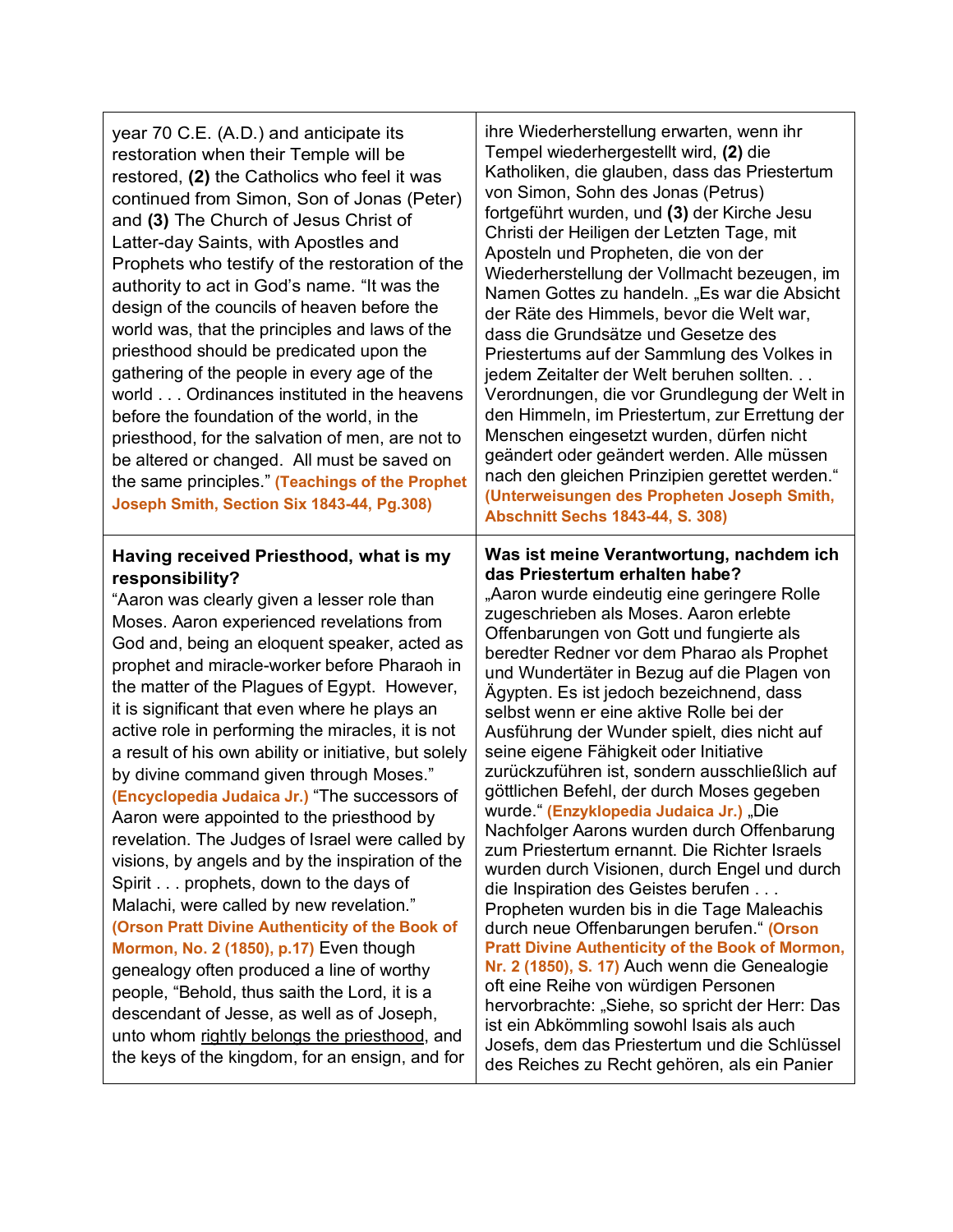the gathering of my people in the last days." **(Doctrine and Covenants 113:1-6)**, worthiness and righteousness is more important than ancestry. That is the reason reference is given in **(Doctrine and Covenants 85:12)**, "These sought their register among those that were reckoned by genealogy, but they were not found: therefore were they, as polluted, put from the priesthood." (**Ezra 2:61-62)** It happened in ancient times ". . . the Priesthood, and the kingdom were taken from David, the man after God's own heart, and his soul was thrust into hell. Why? Because "the Holy Ghost spake by the mouth of David"--or, in other words, David possessed the gift of the Holy Ghost, and had power to speak by the light thereof. But even David, though guilty of adultery and murder of Uriah, obtained the promise that his soul should not be left in hell, which means, as I understand it, that even he shall escape the second death." **(Gospel Doctrine, Joseph F. Smith, page 433) "... We** may conclude, that though there were different dispensations, yet all things which God communicated to His people were calculated to draw their minds to the great object, and to teach them to rely upon God alone as the author of their salvation, as contained in His law." **(Teachings of the Prophet Joseph Smith, Section Two 1834-37 p.59-60)**

#### **What counsel can I glean from the parable of wheat and tares?**

Considering the phrase that the "blade is yet tender," there may be a reason to leave the "tares" be. Elder Jeffrey R. Holland of the Quorum of the Twelve Apostles taught us how to handle them, "We are, however, facing a kind of Third World War that is *not* a fight to crush our enemies but a conscription marshaling the children of God to care more about each other and to help heal the wounds we find in a conflicted world." (**General Conference, April, 2021,** *Not as the World* 

und zur Sammlung meines Volkes in den letzten Tagen." **(Lehre und Bündnisse 113:1-6)**, ist Würdigkeit und Rechtschaffenheit wichtiger als Abstammung. Aus diesem Grund wird in **(Lehre und Bündnisse 85:12)** darauf hingewiesen: "Die Genannten suchten ihre Eintragung im Geschlechterverzeichnis, aber man fand sie nicht; deshalb wurden sie aus dem Priesterstand ausgeschlossen." **(Esra 2:61-62)** Es geschah in alten Zeiten" . . . das Priestertum und das Königreich wurden David genommen, dem Mann nach Gottes Herzen, und seine Seele wurde in die Hölle geworfen. Warum? Denn "der Heilige Geist sprach durch den Mund Davids" – oder anders ausgedrückt, David besaß die Gabe des Heiligen Geistes und hatte die Macht, durch dessen Licht zu sprechen. Aber selbst David, obwohl er des Ehebruchs und der Ermordung von Uria schuldig war, erhielt das Versprechen, dass seine Seele nicht in der Hölle bleiben sollte, was, wie ich es verstehe, bedeutet, dass auch er dem zweiten Tod entkommen wird." **(Evangeliumslehre, Joseph F. Smith, Seite 433)** " . . . Wir können daraus schließen, dass, obwohl es verschiedene Evangeliumszeiten gab, doch alle Dinge, die Gott seinem Volk mitteilte, dazu bestimmt waren, ihre Gedanken auf das große Ziel zu lenken und sie zu lehren, sich auf Gott allein als den Urheber ihrer Erlösung zu verlassen, wie in Sein Gesetz." **(Unterweisungen des Propheten Joseph Smith, Abschnitt 2, 1834-37, S. 59-60)**

**Welchen Rat kann ich aus dem Gleichnis von Weizen und Unkraut entnehmen?** Angesichts des Satzes, dass die Klinge noch zart ist, kann es einen Grund geben, das "Unkraut" in Ruhe zu lassen. Elder Jeffrey R. Holland vom Kollegium der Zwölf Apostel hat uns erklärt, wie man mit ihnen umgeht: "Wir stehen jedoch vor einer Art Dritten Weltkrieg, bei dem es nicht darum geht, unsere Feinde zu vernichten, sondern um die Einberufung der Kinder Gottes zu kümmern uns mehr umeinander und helfen, die Wunden zu heilen, die wir in einer konfliktreichen Welt finden." **(Generalkonferenz, April 2021,** *Nicht wie die*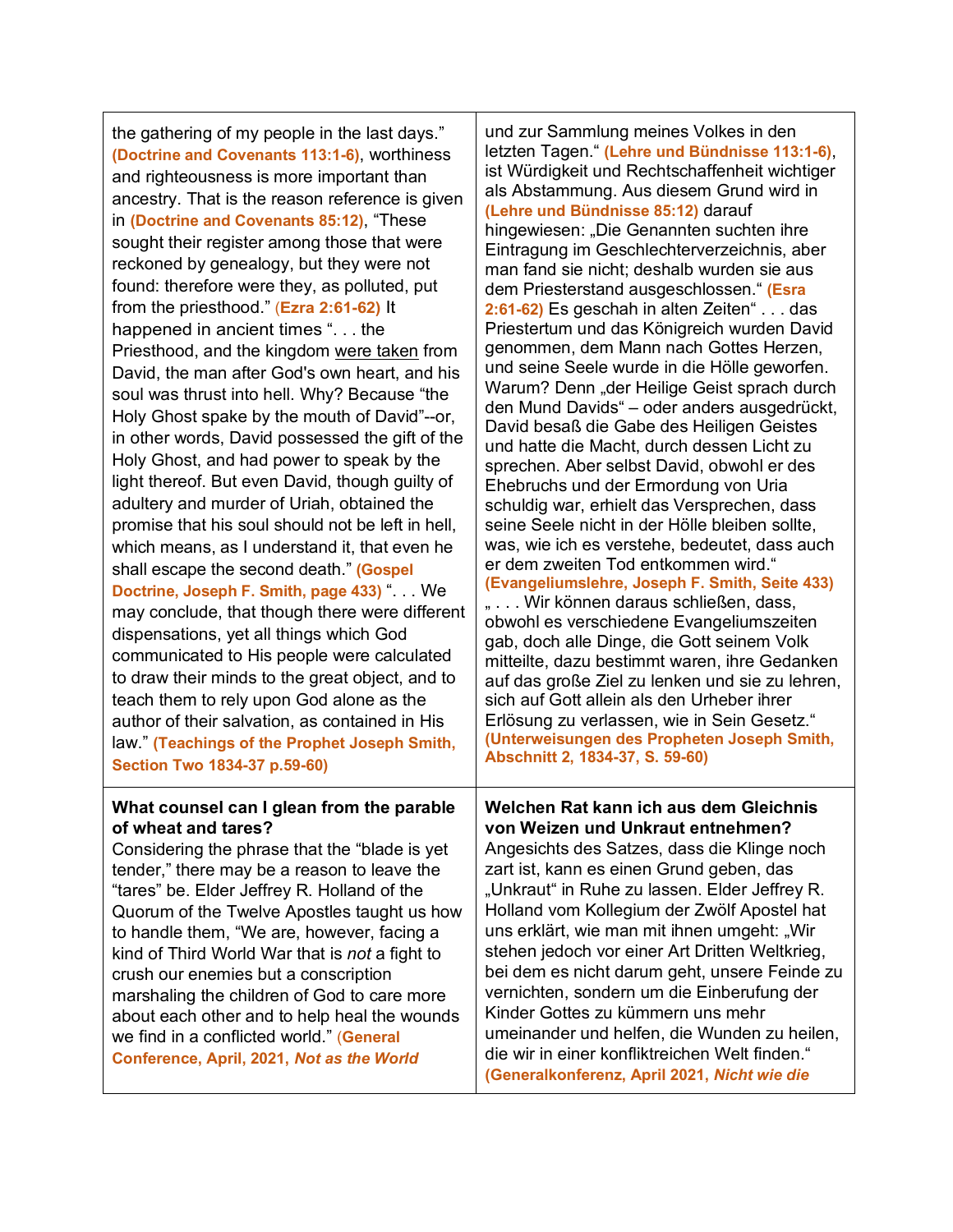| <b>Giveth)</b> Consider the definition of fear, faith                                                                                                                                                                                                                                                                                                                                                                                                                                                                                                                                                                                                                                                                                                                                                                                                                                                                                                                                                                                                                                                                                                                                                                                                                 | Welt gibt) Betrachten Sie die Definition von                                                                                                                                                                                                                                                                                                                                                                                                                                                                                                                                                                                                                                                                                                                                                                                                                                                                                                                                                                                                                                                                                                                                                                                                                                               |
|-----------------------------------------------------------------------------------------------------------------------------------------------------------------------------------------------------------------------------------------------------------------------------------------------------------------------------------------------------------------------------------------------------------------------------------------------------------------------------------------------------------------------------------------------------------------------------------------------------------------------------------------------------------------------------------------------------------------------------------------------------------------------------------------------------------------------------------------------------------------------------------------------------------------------------------------------------------------------------------------------------------------------------------------------------------------------------------------------------------------------------------------------------------------------------------------------------------------------------------------------------------------------|--------------------------------------------------------------------------------------------------------------------------------------------------------------------------------------------------------------------------------------------------------------------------------------------------------------------------------------------------------------------------------------------------------------------------------------------------------------------------------------------------------------------------------------------------------------------------------------------------------------------------------------------------------------------------------------------------------------------------------------------------------------------------------------------------------------------------------------------------------------------------------------------------------------------------------------------------------------------------------------------------------------------------------------------------------------------------------------------------------------------------------------------------------------------------------------------------------------------------------------------------------------------------------------------|
| and faith in the Lord. Fear is THINKING about                                                                                                                                                                                                                                                                                                                                                                                                                                                                                                                                                                                                                                                                                                                                                                                                                                                                                                                                                                                                                                                                                                                                                                                                                         | Angst, Glauben und Glauben an den Herrn.                                                                                                                                                                                                                                                                                                                                                                                                                                                                                                                                                                                                                                                                                                                                                                                                                                                                                                                                                                                                                                                                                                                                                                                                                                                   |
| things we don't want to happen. Faith is                                                                                                                                                                                                                                                                                                                                                                                                                                                                                                                                                                                                                                                                                                                                                                                                                                                                                                                                                                                                                                                                                                                                                                                                                              | Angst ist, über Dinge NACHZUDENKEN, die                                                                                                                                                                                                                                                                                                                                                                                                                                                                                                                                                                                                                                                                                                                                                                                                                                                                                                                                                                                                                                                                                                                                                                                                                                                    |
| THINKING about things we do want to                                                                                                                                                                                                                                                                                                                                                                                                                                                                                                                                                                                                                                                                                                                                                                                                                                                                                                                                                                                                                                                                                                                                                                                                                                   | wir nicht wollen. Glaube bedeutet, über Dinge                                                                                                                                                                                                                                                                                                                                                                                                                                                                                                                                                                                                                                                                                                                                                                                                                                                                                                                                                                                                                                                                                                                                                                                                                                              |
| happen, and Faith in the Lord is THINKING                                                                                                                                                                                                                                                                                                                                                                                                                                                                                                                                                                                                                                                                                                                                                                                                                                                                                                                                                                                                                                                                                                                                                                                                                             | NACHZUDENKEN, die wir erreichen möchten,                                                                                                                                                                                                                                                                                                                                                                                                                                                                                                                                                                                                                                                                                                                                                                                                                                                                                                                                                                                                                                                                                                                                                                                                                                                   |
| about things Lord wants to happen. Because                                                                                                                                                                                                                                                                                                                                                                                                                                                                                                                                                                                                                                                                                                                                                                                                                                                                                                                                                                                                                                                                                                                                                                                                                            | und Glaube an den Herrn bedeutet, über Dinge                                                                                                                                                                                                                                                                                                                                                                                                                                                                                                                                                                                                                                                                                                                                                                                                                                                                                                                                                                                                                                                                                                                                                                                                                                               |
| we are children of God, like Him, we will                                                                                                                                                                                                                                                                                                                                                                                                                                                                                                                                                                                                                                                                                                                                                                                                                                                                                                                                                                                                                                                                                                                                                                                                                             | NACHZUDENKEN, die der Herr geschehen                                                                                                                                                                                                                                                                                                                                                                                                                                                                                                                                                                                                                                                                                                                                                                                                                                                                                                                                                                                                                                                                                                                                                                                                                                                       |
| accomplish what we think about.                                                                                                                                                                                                                                                                                                                                                                                                                                                                                                                                                                                                                                                                                                                                                                                                                                                                                                                                                                                                                                                                                                                                                                                                                                       | möchte. Weil wir wie er Kinder Gottes sind,                                                                                                                                                                                                                                                                                                                                                                                                                                                                                                                                                                                                                                                                                                                                                                                                                                                                                                                                                                                                                                                                                                                                                                                                                                                |
| Concentrating on the "wheat" produces a                                                                                                                                                                                                                                                                                                                                                                                                                                                                                                                                                                                                                                                                                                                                                                                                                                                                                                                                                                                                                                                                                                                                                                                                                               | werden wir das erreichen, woran wir denken.                                                                                                                                                                                                                                                                                                                                                                                                                                                                                                                                                                                                                                                                                                                                                                                                                                                                                                                                                                                                                                                                                                                                                                                                                                                |
| better harvest than focusing on the "tares."                                                                                                                                                                                                                                                                                                                                                                                                                                                                                                                                                                                                                                                                                                                                                                                                                                                                                                                                                                                                                                                                                                                                                                                                                          | Die Konzentration auf den "Weizen" führt zu                                                                                                                                                                                                                                                                                                                                                                                                                                                                                                                                                                                                                                                                                                                                                                                                                                                                                                                                                                                                                                                                                                                                                                                                                                                |
| Similar similes occur in the Old Testament;                                                                                                                                                                                                                                                                                                                                                                                                                                                                                                                                                                                                                                                                                                                                                                                                                                                                                                                                                                                                                                                                                                                                                                                                                           | einer besseren Ernte als die Konzentration auf                                                                                                                                                                                                                                                                                                                                                                                                                                                                                                                                                                                                                                                                                                                                                                                                                                                                                                                                                                                                                                                                                                                                                                                                                                             |
| "Instead of the thorn shall come up the fir tree,                                                                                                                                                                                                                                                                                                                                                                                                                                                                                                                                                                                                                                                                                                                                                                                                                                                                                                                                                                                                                                                                                                                                                                                                                     | das "Unkraut". Ähnliche Gleichnisse kommen                                                                                                                                                                                                                                                                                                                                                                                                                                                                                                                                                                                                                                                                                                                                                                                                                                                                                                                                                                                                                                                                                                                                                                                                                                                 |
| and instead of the brier shall come up the                                                                                                                                                                                                                                                                                                                                                                                                                                                                                                                                                                                                                                                                                                                                                                                                                                                                                                                                                                                                                                                                                                                                                                                                                            | im Alten Testament vor; "Statt Dornen wachsen                                                                                                                                                                                                                                                                                                                                                                                                                                                                                                                                                                                                                                                                                                                                                                                                                                                                                                                                                                                                                                                                                                                                                                                                                                              |
| myrtle tree: and it shall be to the LORD for a                                                                                                                                                                                                                                                                                                                                                                                                                                                                                                                                                                                                                                                                                                                                                                                                                                                                                                                                                                                                                                                                                                                                                                                                                        | Zypressen, statt Brennnesseln Myrten. Das                                                                                                                                                                                                                                                                                                                                                                                                                                                                                                                                                                                                                                                                                                                                                                                                                                                                                                                                                                                                                                                                                                                                                                                                                                                  |
| name, for an everlasting sign that shall not be                                                                                                                                                                                                                                                                                                                                                                                                                                                                                                                                                                                                                                                                                                                                                                                                                                                                                                                                                                                                                                                                                                                                                                                                                       | geschieht zum Ruhm des Herrn als ein ewiges                                                                                                                                                                                                                                                                                                                                                                                                                                                                                                                                                                                                                                                                                                                                                                                                                                                                                                                                                                                                                                                                                                                                                                                                                                                |
| cut off." (Isaiah 55:13)                                                                                                                                                                                                                                                                                                                                                                                                                                                                                                                                                                                                                                                                                                                                                                                                                                                                                                                                                                                                                                                                                                                                                                                                                                              | Zeichen, das niemals getilgt wird." (Jesaja 55:13)                                                                                                                                                                                                                                                                                                                                                                                                                                                                                                                                                                                                                                                                                                                                                                                                                                                                                                                                                                                                                                                                                                                                                                                                                                         |
| How should I keep a history, a book of<br>remembrance?<br>The late Daniel H. Ludlow, (1924-2009), Chief<br>Editor of the Encyclopedia of Mormonism,<br>taught me that history was always prejudiced,<br>however, true prophecy is unbiased - it hasn't<br>happened yet! In that sense, the scriptures<br>were intended to be lessons for our times,<br>using history as prophecy. "For whatsoever<br>things were written aforetime were written for<br>our learning, that we through patience and<br>comfort of the scriptures might have hope."<br>(Romans 15:4) "Remember the days of old,<br>consider the years of many generations: ask<br>thy father, and he will shew thee; thy elders,<br>and they will tell thee." (Deuteronomy 32:7)<br>"Then they that feared (Hebrew-revere, awe)<br>the LORD spake often one to another: and the<br>LORD hearkened, and heard it, and a book of<br>remembrance was written before him for them<br>that feared (Hebrew-revere, awe) the LORD,<br>and that thought upon his name. And they<br>shall be mine, saith the LORD of hosts, in that<br>day when I make up my jewels; and I will<br>spare them, as a man spareth his own son<br>that serveth him. Then shall ye return<br>(Hebrew-repent), and discern between the | Wie soll ich eine Geschichte, ein<br>Erinnerungsbuch führen?<br>Der verstorbene Daniel H. Ludlow (1924-2009),<br>Chefredakteur der Enzyklopedia<br>Mormonismus, lehrte mich, dass die<br>Geschichte immer voreingenommen war, aber<br>wahre Prophezeiungen sind<br>unvoreingenommen - es ist noch nicht<br>passiert! In diesem Sinne sollten die heiligen<br>Schriften Lehren für unsere Zeit sein und die<br>Geschichte als Prophezeiung verwenden. "Und<br>alles, was einst geschrieben worden ist, ist zu<br>unserer Belehrung geschrieben, damit wir<br>durch Geduld und durch den Trost der Schrift<br>Hoffnung haben." (Römer 15:4) "Denk an die<br>Tage der Vergangenheit, lerne aus den Jahren<br>der Geschichte! Frag deinen Vater, er wird es<br>dir erzählen, frag die Alten, sie werden es dir<br>sagen " (Deuteronomium 32:7) "Darüber<br>redeten die miteinander, die den Herrn fürchten<br>(hebräisch, Ehrfurcht). Der Herr horchte auf<br>und hörte hin und man schrieb vor ihm ein<br>Buch, das alle in Erinnerung hält, die den Herrn<br>fürchten und seinen Namen achten. Sie<br>werden an dem Tag, den ich herbeiführe -<br>spricht der Herr der Heere, mein besonderes<br>Eigentum sein. Ich werde gut zu ihnen sein,<br>wie ein Mann gut ist zu seinem Sohn, der ihm |